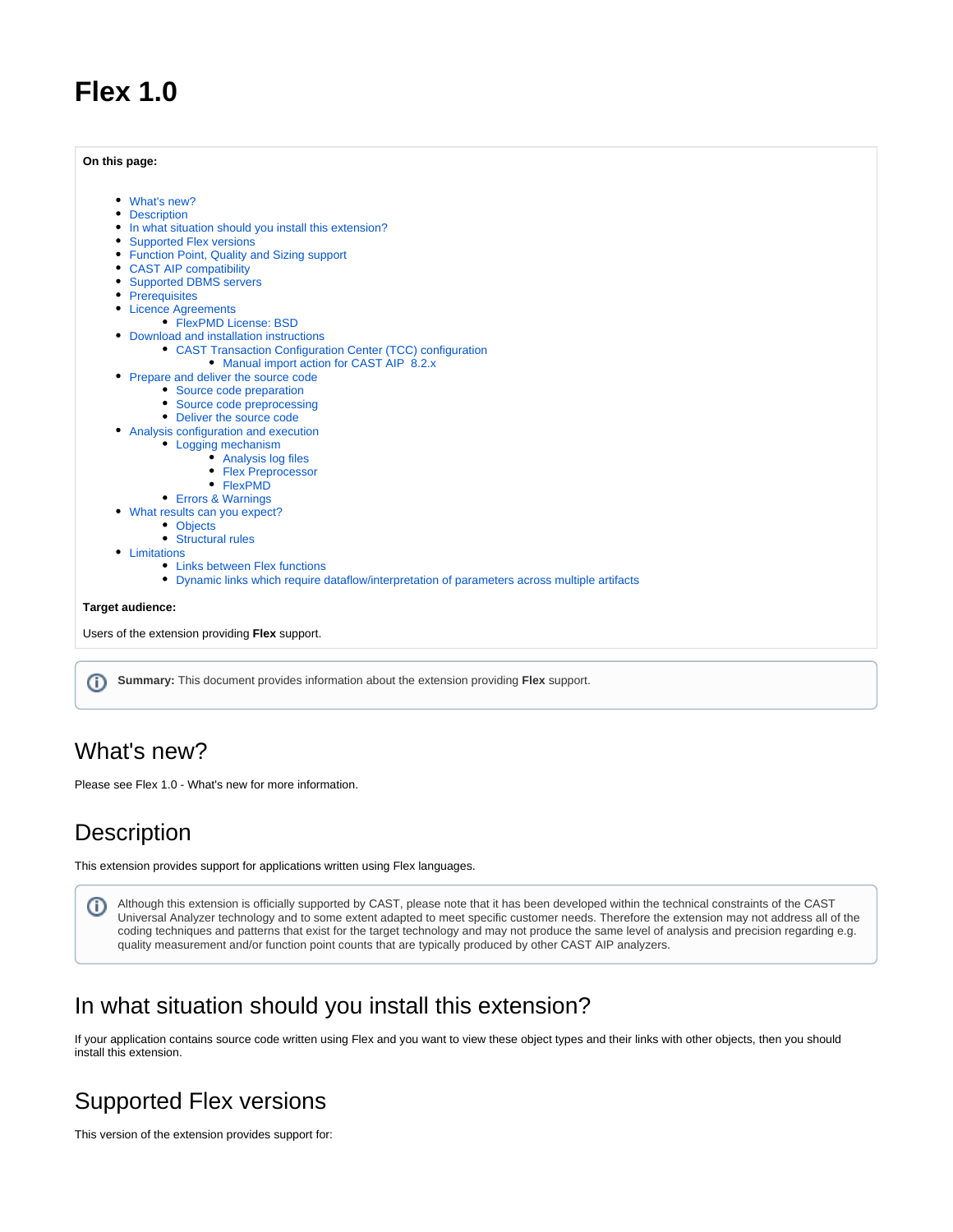| Version  | <b>Supported</b> |
|----------|------------------|
| Flex 3.x | V                |

# <span id="page-1-0"></span>Function Point, Quality and Sizing support

This extension provides the following support:

**Function Points (transactions)**: a green tick indicates that OMG Function Point counting and Transaction Risk Index are supported **Quality and Sizing**: a green tick indicates that CAST can measure size and that a minimum set of Quality Rules exist



# <span id="page-1-1"></span>CAST AIP compatibility

This extension is compatible with:

| <b>CAST AIP release</b> | <b>Extension release</b> | <b>Supported</b> |
|-------------------------|--------------------------|------------------|
| 8.3.x                   | 1.0.1                    | $\bm{v}$         |
| 8.2.x                   | 1.0.1                    | $\bm{v}$         |
| 8.1.x                   | 1.0.1                    | $\bm{v}$         |
| 8.0.x                   | 1.0.1                    | $\bm{J}$         |
| 7.3.x                   | 1.0.1                    | $\checkmark$     |

# <span id="page-1-2"></span>Supported DBMS servers

This extension is compatible with the following DBMS servers:

| <b>DBMS</b>          | <b>Supported</b> |
|----------------------|------------------|
| CSS                  | $\bm{J}$         |
| Oracle               | $\bullet$        |
| Microsoft SQL Server | ×                |

## <span id="page-1-3"></span>**Prerequisites**

 $\bullet$ 

An installation of any compatible release of CAST AIP (see table above)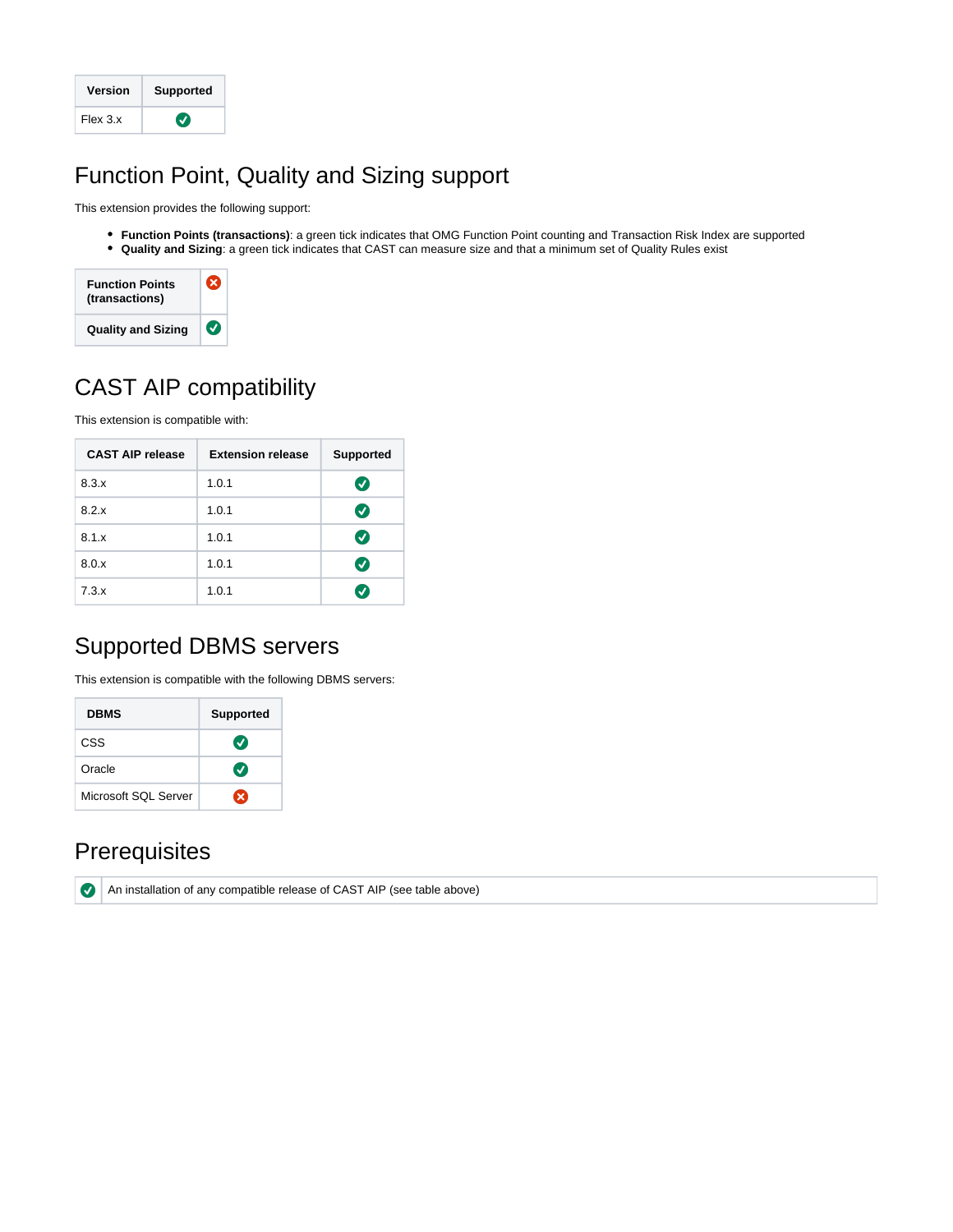| folder:                           |                      |                                   |          |           |        |  |
|-----------------------------------|----------------------|-----------------------------------|----------|-----------|--------|--|
| System variables                  |                      |                                   |          |           |        |  |
| Variable                          | Value                |                                   | $\wedge$ |           |        |  |
| FP_NO_HOST_CH<br><b>JAVA HOME</b> | Edit System Variable |                                   |          |           | ×      |  |
| <b>JAVAHELP HOME</b>              |                      |                                   |          |           |        |  |
| JAVAHELP_SEARC                    | Variable name:       | <b>JAVA HOME</b>                  |          |           |        |  |
| <b>METRICS_BASE</b>               |                      |                                   |          |           |        |  |
| NUMBER OF PRO                     | Variable value:      | C:\Program Files\Java\jre1.7.0_79 |          |           |        |  |
| <b>OS</b>                         |                      |                                   |          |           |        |  |
|                                   | Browse Directory     | Browse File                       |          | <b>OK</b> | Cancel |  |
|                                   |                      |                                   |          |           |        |  |

### <span id="page-2-0"></span>Licence Agreements

Metrics/Rule data are generated using an external tool provided by Adobe (FlexPMD). More information about this tool is available here:

<http://opensource.adobe.com/wiki/display/flexpmd/FlexPMD>

The licence agreement for Adobe FlexPMD tool is available here:

<http://opensource.adobe.com/wiki/display/flexpmd/License>

and is detailed below:

#### <span id="page-2-1"></span>FlexPMD License: BSD

Copyright (c) 2009, Adobe Systems, Incorporated. All rights reserved.

Redistribution and use in source and binary forms, with or without modification, are permitted provided that the following conditions are met:

- Redistributions of source code must retain the above copyright notice, this list of conditions and the following disclaimer.
- Redistributions in binary form must reproduce the above copyright notice, this list of conditions and the following disclaimer in the documentation and/or other materials provided with the distribution.
- Neither the name of the Adobe Systems, Incorporated. nor the names of its contributors may be used to endorse or promote products derived from this software without specific prior written permission.

THIS SOFTWARE IS PROVIDED BY THE COPYRIGHT HOLDERS AND CONTRIBUTORS "AS IS" AND ANY EXPRESS OR IMPLIED WARRANTIES, INCLUDING, BUT NOT LIMITED TO, THE IMPLIED WARRANTIES OF MERCHANTABILITY AND FITNESS FOR A PARTICULAR PURPOSE ARE DISCLAIMED. IN NO EVENT SHALL THE COPYRIGHT HOLDER OR CONTRIBUTORS BE LIABLE FOR ANY DIRECT, INDIRECT, INCIDENTAL, SPECIAL, EXEMPLARY, OR CONSEQUENTIAL DAMAGES (INCLUDING, BUT NOT LIMITED TO, PROCUREMENT OF SUBSTITUTE GOODS OR SERVICES; LOSS OF USE, DATA, OR PROFITS; OR BUSINESS INTERRUPTION) HOWEVER CAUSED AND ON ANY THEORY OF LIABILITY, WHETHER IN CONTRACT, STRICT LIABILITY, OR TORT (INCLUDING NEGLIGENCE OR OTHERWISE) ARISING IN ANY WAY OUT OF THE USE OF THIS SOFTWARE, EVEN IF ADVISED OF THE POSSIBILITY OF SUCH DAMAGE.

### <span id="page-2-2"></span>Download and installation instructions

Please see:

- [Download an extension](https://doc.castsoftware.com/display/EXTEND/Download+an+extension)
- [Install an extension](https://doc.castsoftware.com/display/EXTEND/Install+an+extension)

The latest [release status](https://doc.castsoftware.com/display/EXTEND/Release+types) of this extension can be seen when downloading it from the CAST Extend server.G)

#### <span id="page-2-3"></span>CAST Transaction Configuration Center (TCC) configuration

A set of Flex **Entry Points** for use in the CAST Transaction Configuration Center is delivered in the extension via a .TCCSetup file.

with **CAST AIP 8.3.x**, there is nothing for you to do: these entry points will be automatically imported during the extension installation and will be available in the CAST Transaction Configuration Center.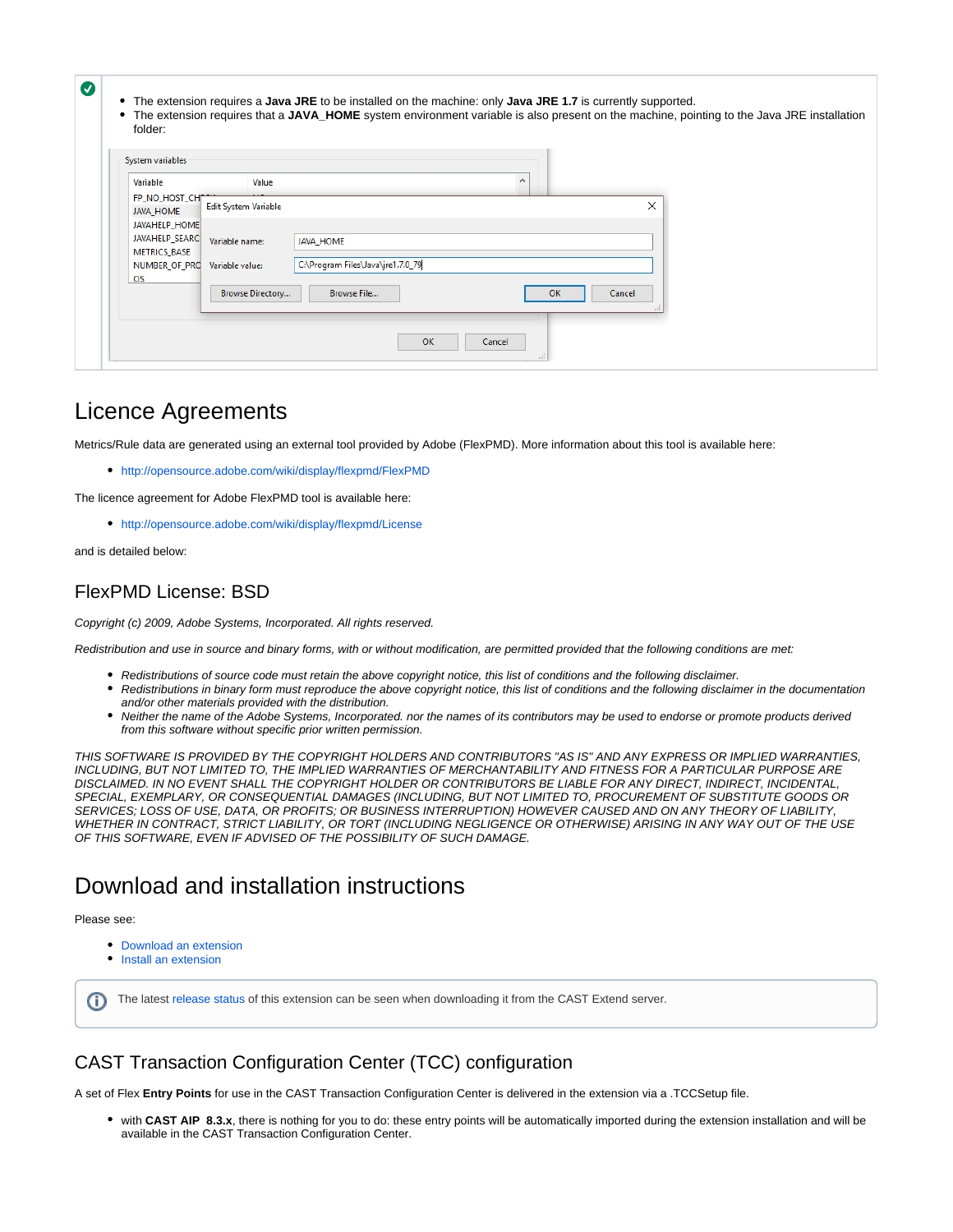with **CAST AIP 8.2.x**, you can manually import the file **%PROGRAMDATA%\CAST\CAST\Extensions\com.castsoftware.flex. <version>\Configuration\TCC\Base\_Flex.TCCSetup** to obtain your configuration (see instructions below).

#### <span id="page-3-0"></span>**Manual import action for CAST AIP 8.2.x**

- Locate the .TCCSetup file in the extension folder: **%PROGRAMDATA%\CAST\CAST\Extensions\com.castsoftware.flex. <version>\Configuration\TCC\Base\_Flex.TCCSetup**
- In the CAST Transaction Configuration Center, ensure you have selected the **Templates** node:

|             |             | CAST - Transaction configuration center - \ |  |  |  |  |
|-------------|-------------|---------------------------------------------|--|--|--|--|
| <b>File</b> |             | Edit Calibrate Help                         |  |  |  |  |
|             |             |                                             |  |  |  |  |
|             | [Templates] |                                             |  |  |  |  |
|             |             | Entry Points                                |  |  |  |  |
|             |             | By naming                                   |  |  |  |  |
|             |             | inhoriton                                   |  |  |  |  |

- This .TCCSetup file is to be imported into the CAST Transaction Calibration Center using either the:
	- **File** > **Import Configuration** menu option:

|    |      |                          |                      | CAST - Transaction configuration cente |
|----|------|--------------------------|----------------------|----------------------------------------|
|    |      | File Edit Calibrate Help |                      |                                        |
|    |      | <b>Q.</b> New connection |                      |                                        |
| lт | Save |                          |                      | $Ctrl + S$                             |
|    |      | Import configuration     |                      |                                        |
|    |      | Export configuration     |                      |                                        |
|    | Exit |                          | Import configuration |                                        |

Or right clicking on the **Template node** and selecting **Import Configuration**:



The import of the "**Base\_Flex.TCCSetup**" file will provide you with a sample Transaction Entry points Now right click the "**Standard Entry Point**" item and select copy:

| Description                              |                   | Activation    |
|------------------------------------------|-------------------|---------------|
| Standard Entry Point - Java - Spring MVC |                   | <b>ACTIVE</b> |
|                                          | <b>Q</b> New line | $Ctrl + N$    |
|                                          | $\frac{1}{2}$ Cut | $Ctrl+X$      |
|                                          | <b>目</b> Copy     | $Ctrl + C$    |
|                                          | Paste             | $Ctr(+V)$     |

Paste the item into the **equivalent node** under the **Application**, for example, below we have copied it into the **Application MEUDON**: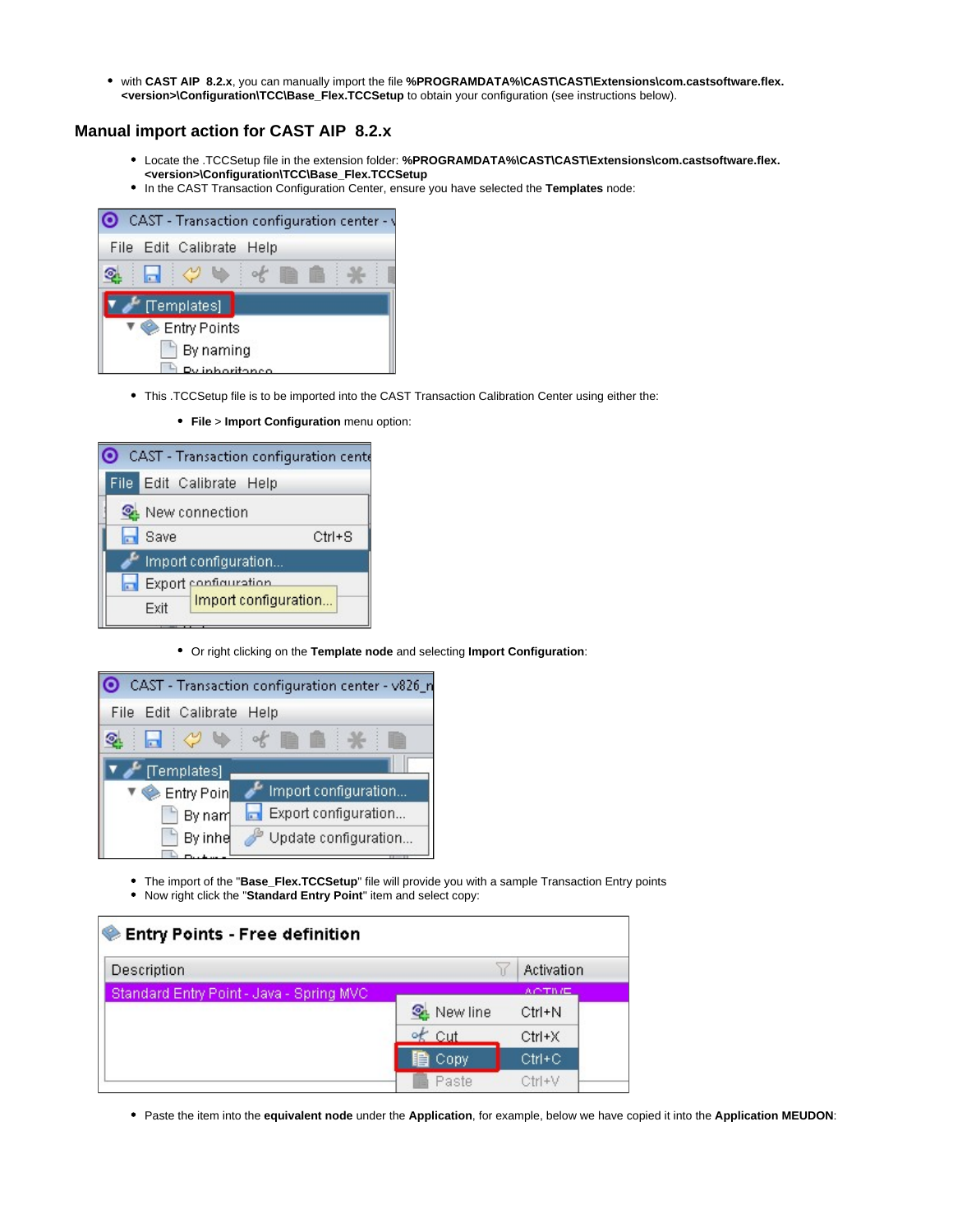

Repeat for any additional items or generic sets that have been imported from the .TCCSetup file.

## <span id="page-4-0"></span>Prepare and deliver the source code

Once the extension is downloaded and installed, you can now package your source code and run an analysis. The process of preparing and delivering your source code is described below:

### <span id="page-4-1"></span>Source code preparation

Only files with following extensions will be analyzed:

- **\* .as**
- **\*.mxml**

### <span id="page-4-2"></span>Source code preprocessing

Flex source code needs to be preprocessed so that CAST can understand it and analyze it correctly. In previous releases of the extension, this preprocessing was a **manual action** that needed to be completed **before** the code was analyzed. However, in this release and all future releases, the code preprocessing is **actioned automatically** when an analysis is launched or a snapshot is generated (the code is preprocessed before the analysis starts). In other words you only need to package, deliver and launch an analysis/generate a snapshot for the preprocessing to be completed.

Note that the CAST Management Studio will use the LISA folder to analyze the preprocessed files (see CAST Management Studio help for (i) more information about this folder).

### <span id="page-4-3"></span>Deliver the source code

Using the CAST Delivery Manager Tool:

- create a new **Version**
- create a new **Package** for your source code using the **Files on your file system** option and choose the location of your source code:

Click to enlarge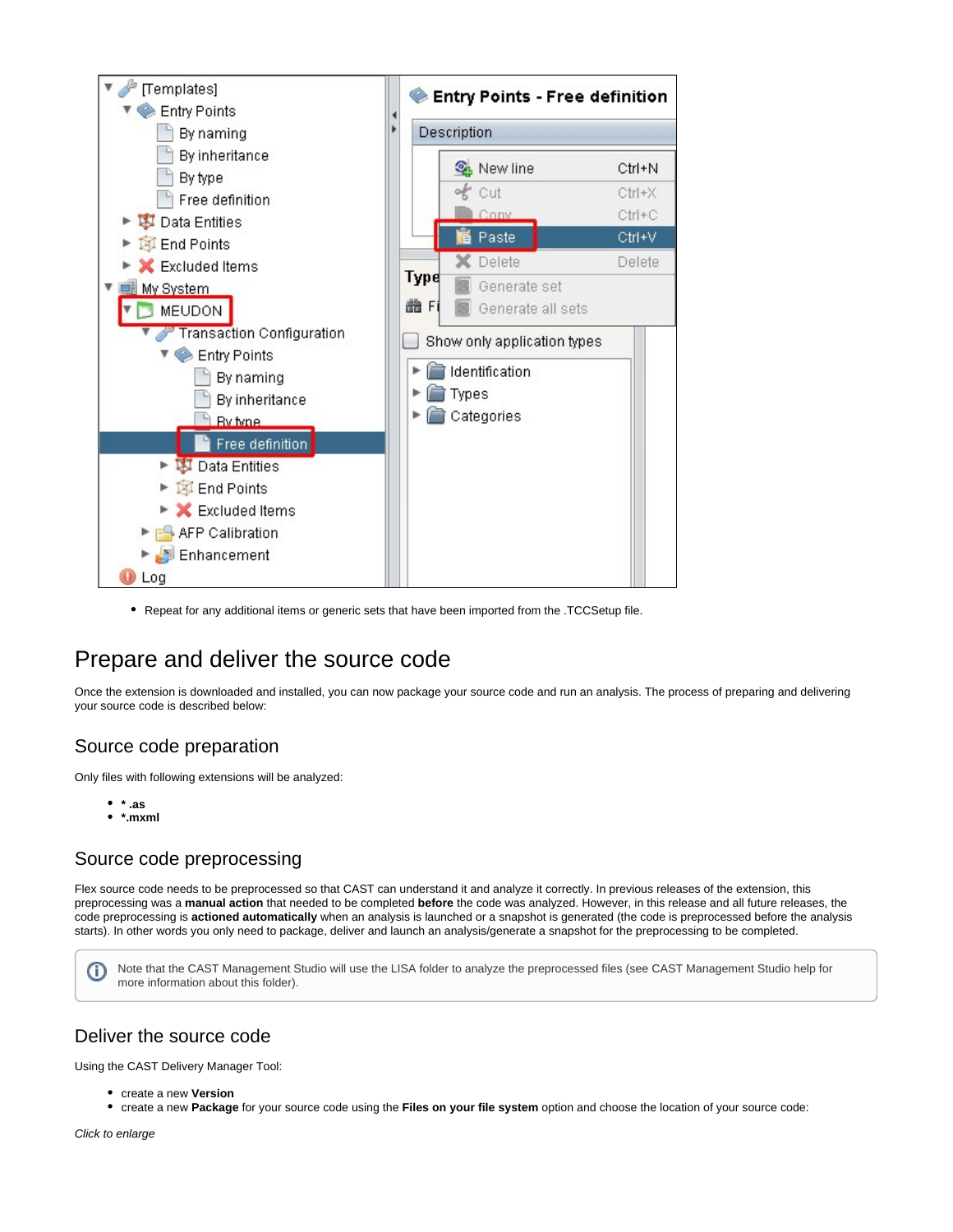| TES - Team Enundation Server                     |   |
|--------------------------------------------------|---|
| a Select a vendor specific repository            |   |
| Oracle Forms and Reports                         |   |
| Mainframe                                        |   |
| <b>Business Objects</b>                          |   |
| SAP                                              |   |
| Generic extraction                               |   |
| a Others                                         |   |
| Files on your file system                        |   |
| Automated extraction of required jar files       |   |
| Automated extraction of required .NET assemblies | Ξ |
| Definition of selection                          |   |
|                                                  |   |
| Select a source code location.                   |   |
|                                                  |   |
|                                                  |   |
| ш                                                |   |
|                                                  |   |

- Run the **Package action**.
- Before delivering the source code, check the **packaging results.**

### <span id="page-5-0"></span>Analysis configuration and execution

Refer to [Analysis Configuration and Execution](https://doc.castsoftware.com/display/DOC83/Analysis+Configuration+and+Execution) for more information.

### <span id="page-5-1"></span>Logging mechanism

#### <span id="page-5-2"></span>**Analysis log files**

Analysis logs are stored in the default locations used by the CAST Management Studio.

#### <span id="page-5-3"></span>**Flex Preprocessor**

Flex Preprocessor log files (the preprocessor is launched automatically during an analysis) are stored in the following locations:

| <b>CAST</b><br>AIP.<br>release | Location                                                                                                                                                                                                                                                                                                                | Log file name                                                                                                                                                                          |
|--------------------------------|-------------------------------------------------------------------------------------------------------------------------------------------------------------------------------------------------------------------------------------------------------------------------------------------------------------------------|----------------------------------------------------------------------------------------------------------------------------------------------------------------------------------------|
| 8.2.x                          | %PROGRAMDATA%<br>\CAST\CAST\Extensions\ <extension_name>\Configuration\Languages\Flex\p<br/>repro<br/>ന<br/>Note that the above location is the default, however, if you have<br/>modified the CAST PLUGINS ROOT PATH variable in the<br/>CastGlobalSettings.ini file, this location may be different.</extension_name> | com.castsoftware.flex. <extension major="" version.<br="">extension minor version.<br/>extension maintenance version&gt;.<br/>prepro <yyyymmddhhmmss>.log</yyyymmddhhmmss></extension> |
| 8.3.x                          | Default location is set to C:\castms\log\ <unique_application_id>\, but this<br/>location can be configured at will in the CAST Management Studio<br/>"Preferences".</unique_application_id>                                                                                                                            |                                                                                                                                                                                        |

#### <span id="page-5-4"></span>**FlexPMD**

FlexPMD log files (FlexPMD is launched automatically during an analysis) are stored in the following locations:

| <b>CAST</b><br>AIP.<br>release | Location                                                                                                                                                                                            | Log file name                                                                                                                                                                                  |
|--------------------------------|-----------------------------------------------------------------------------------------------------------------------------------------------------------------------------------------------------|------------------------------------------------------------------------------------------------------------------------------------------------------------------------------------------------|
| 8.2.x                          | %PROGRAMDATA%<br>\CAST\CAST\Extensions\ <extension name="">\Configuration\Languages\Flex\p<br/>lugin<br/>Note that the above location is the default, however, if you have modified the</extension> | com.castsoftware.flex. <extension major="" version="">.<br/><extension minor="" version="">.<br/><extension maintenance="" version="">.plugin YYYYMMDD.log</extension></extension></extension> |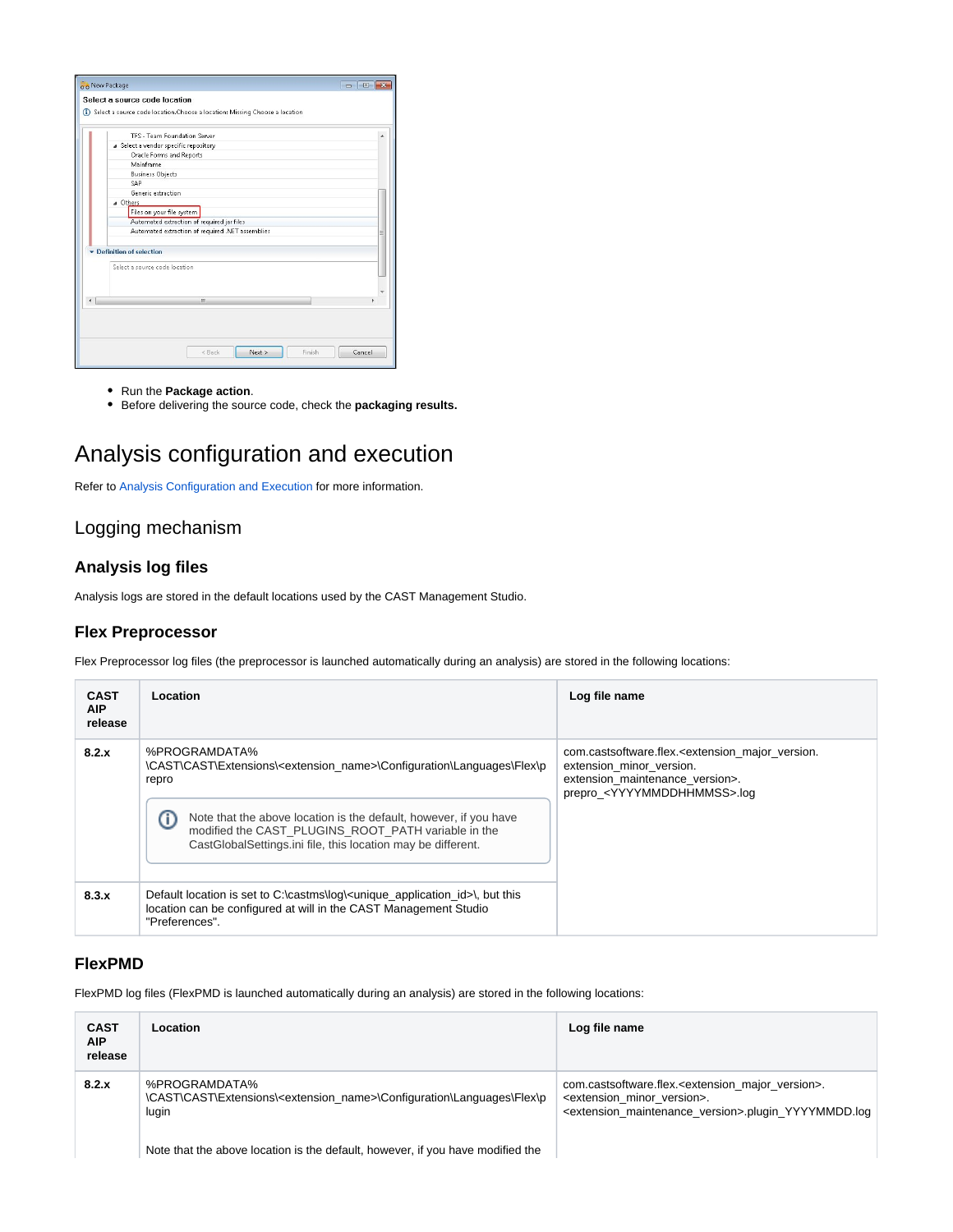|       | CAST PLUGINS ROOT PATH variable in the CastGlobalSettings.ini file.<br>this location may be different.                                                                                     |
|-------|--------------------------------------------------------------------------------------------------------------------------------------------------------------------------------------------|
| 8.3.x | Default location is set to C:\castms\log\ <unique_application_id>\, but this<br/>location can be configured at will in the CAST Management Studio<br/>Preferences.</unique_application_id> |

### <span id="page-6-0"></span>Errors & Warnings

The Flex configuration included in the extension uses external plugins. During the analysis, the Universal Analyzer or the plugin may throw errors or warnings. The table below list the most significant errors/warnings and lists a suggested remediation action:

| Tool   | <b>Error or Warning</b>                 | Action                                                                                           |
|--------|-----------------------------------------|--------------------------------------------------------------------------------------------------|
| Flex   | UA Plugin: No property () found in meta | No action required. The analyzer is telling you that not all the properties are considered to be |
| Plugin | model for Flex                          | injected into the Analysis Service.                                                              |

## <span id="page-6-1"></span>What results can you expect?

#### <span id="page-6-2"></span>**Objects**

| <b>Icon</b> | <b>Metamodel description</b>            |
|-------------|-----------------------------------------|
|             | FLEX class                              |
|             | <b>FLEX Field</b>                       |
|             | <b>FLEX Package</b>                     |
|             | <b>FLEX Script</b>                      |
|             | FLEX Function, FLEX Getter, FLEX Setter |
|             | <b>FLEX Variable</b>                    |

### <span id="page-6-3"></span>Structural rules

The following structural rules are provided:

| 1.0.4 | https://technologies.castsoftware.com/rules?sec=srs_flex&ref=  1.0.4 |
|-------|----------------------------------------------------------------------|
| 1.0.3 | https://technologies.castsoftware.com/rules?sec=srs_flex&ref=  1.0.3 |
| 1.0.2 | https://technologies.castsoftware.com/rules?sec=srs_flex&ref=  1.0.2 |

You can also find a global list here:

[https://technologies.castsoftware.com/rules?sec=t\\_1007000&ref=||](https://technologies.castsoftware.com/rules?sec=t_1007000&ref=||)

## <span id="page-6-4"></span>Limitations

### <span id="page-6-5"></span>Links between Flex functions

<span id="page-6-6"></span>Links between Flex Functions are not supported and will not be detected during an analysis.